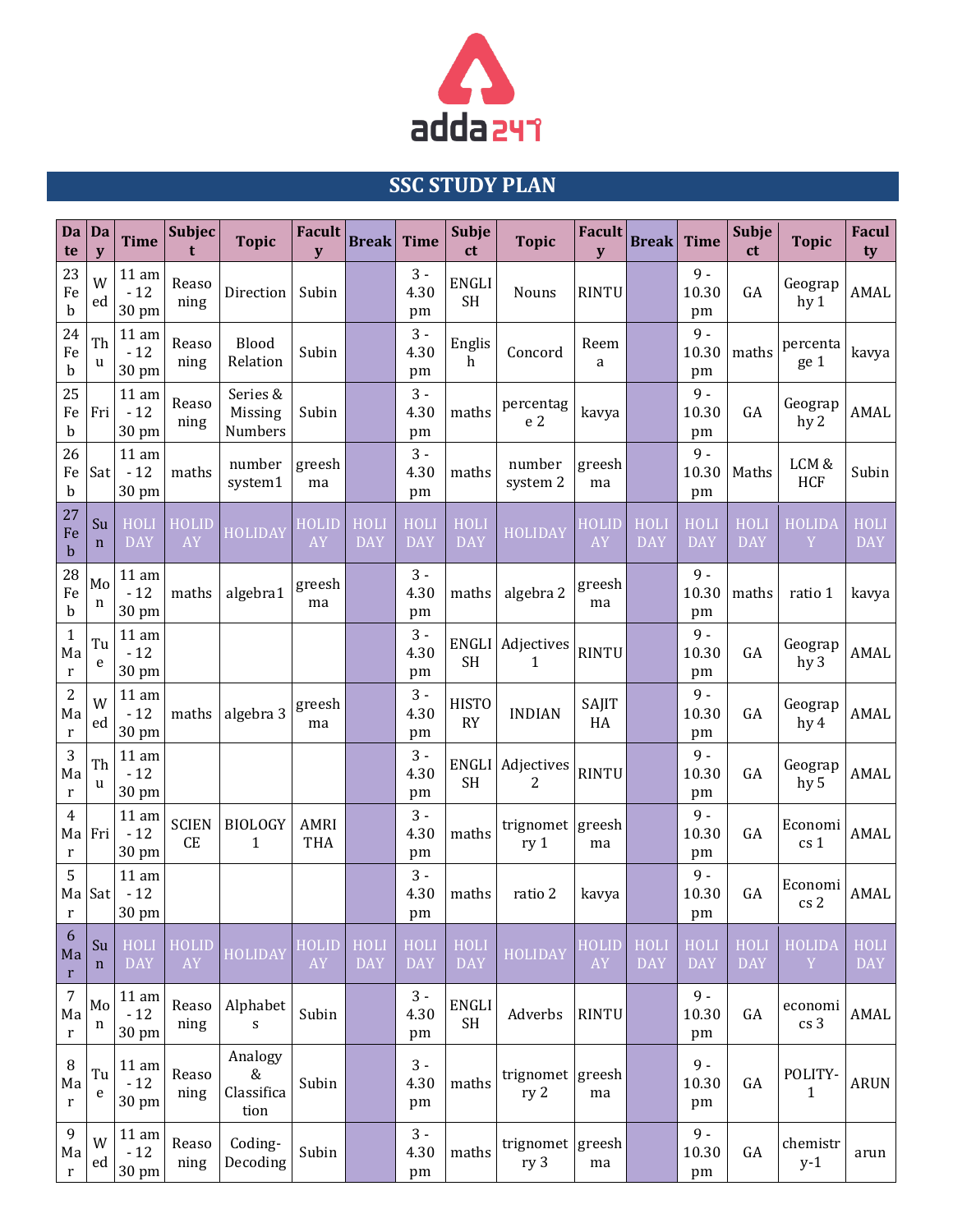| Da<br>te                 | Da<br>y           | <b>Time</b>                                     | <b>Subjec</b><br>t | <b>Topic</b>                     | Facult<br>${\bf y}$ | <b>Break</b>              | <b>Time</b>               | <b>Subje</b><br>ct        | <b>Topic</b>                        | (Facult   Break)<br>$\mathbf{y}$ |                           | <b>Time</b>               | <b>Subje</b><br>ct        | <b>Topic</b>               | <b>Facul</b><br>ty         |
|--------------------------|-------------------|-------------------------------------------------|--------------------|----------------------------------|---------------------|---------------------------|---------------------------|---------------------------|-------------------------------------|----------------------------------|---------------------------|---------------------------|---------------------------|----------------------------|----------------------------|
| 10<br>Ma<br>$\mathbf{r}$ | Th<br>$\mathbf u$ | 11 am<br>$-12$<br>30 pm                         | Reaso<br>ning      | Ranking-<br>Arrange<br>ments     | Subin               |                           | $3 -$<br>4.30<br>pm       | <b>ENGLI</b><br><b>SH</b> | Verbs                               | <b>RINTU</b>                     |                           | $9 -$<br>10.30<br>pm      | GA                        | chemistr<br>$y-2$          | arun                       |
| 11<br>Ma<br>r            | Fri               | 11 am<br>$-12$<br>30 pm                         | Reaso<br>ning      | Syllogism                        | Subin               |                           | $3 -$<br>4.30<br>pm       | <b>HISTO</b><br><b>RY</b> | <b>INDIAN</b>                       | SAJIT<br>HA                      |                           | $9 -$<br>10.30<br>pm      | GA                        | polity-2                   | arun                       |
| 12<br>Ma<br>$\mathbf r$  | Sat               | 11 am<br>$-12$<br>30 pm                         | Reaso<br>ning      | Statemen<br>ts                   | Subin               |                           | $3 -$<br>4.30<br>pm       | maths                     | average 1                           | kavya                            |                           | $9 -$<br>10.30<br>pm      | GA                        | CA <sub>1</sub>            | <b>RIGIN</b>               |
| 13<br>Ma<br>$\mathbf{r}$ | Su<br>$\mathbf n$ | <b>HOLI</b><br><b>DAY</b>                       | <b>HOLID</b><br>AY | <b>HOLIDAY</b>                   | HOLID<br>AY         | HOLI<br><b>DAY</b>        | <b>HOLI</b><br><b>DAY</b> | <b>HOLI</b><br><b>DAY</b> | <b>HOLIDAY</b>                      | <b>HOLID</b><br>${\rm AY}$       | <b>HOLI</b><br><b>DAY</b> | HOLI<br><b>DAY</b>        | <b>HOLI</b><br><b>DAY</b> | <b>HOLIDA</b><br>Y         | <b>HOLI</b><br><b>DAY</b>  |
| 14<br>Ma<br>$\mathbf r$  | Mo<br>n           | $11\,\mathrm{am}$<br>$-12$<br>$30\ \mathrm{pm}$ | Reaso<br>ning      | Cubes &<br>Dice                  | Subin               |                           | $3 -$<br>4.30<br>pm       | Englis<br>h               | Pronoun 1                           | Reem<br>a                        |                           | $9 -$<br>10.30<br>pm      | GA                        | polity-3                   | arun                       |
| 15<br>Ma<br>$\bf r$      | Tu<br>e           | 11 am<br>$-12$<br>30 pm                         | Reaso<br>ning      | Figure I                         | Subin               |                           | $3 -$<br>4.30<br>pm       | maths                     | mixture                             |                                  |                           | $9 -$<br>10.30<br>pm      | <b>ENGLI</b><br><b>SH</b> | Primary<br>Auxiliari<br>es | <b>RINT</b><br>$\mathbf U$ |
| 16<br>Ma<br>$\mathbf r$  | W<br>ed           | 11 am<br>$-12$<br>30 pm                         | Reaso<br>ning      | Figure II                        | Subin               |                           | $3 -$<br>4.30<br>pm       | Englis<br>$h$             | Pronoun <sub>2</sub>                | Reem<br>a                        |                           | $9 -$<br>10.30<br>pm      | maths                     | average<br>$\overline{2}$  | kavya                      |
| 17<br>Ma<br>$\mathbf r$  | Th<br>u           | 11 am<br>$-12$<br>30 pm                         | maths              | geometry<br>$\mathbf{1}$         | greesh<br>ma        |                           | $3 -$<br>4.30<br>pm       | <b>HISTO</b><br><b>RY</b> | <b>INDIAN</b>                       | SAJIT<br>HA                      |                           | $9 -$<br>10.30<br>pm      | GA                        | POLITY-<br>$\overline{4}$  | <b>ARUN</b>                |
| 18<br>Ma<br>r            | Fri               | 11 am<br>$-12$<br>30 pm                         | maths              | <b>SI</b>                        | kavya               |                           | $3 -$<br>4.30<br>pm       | Englis<br>$\mathbf h$     | Articles                            | Reem<br>a                        |                           | $9 -$<br>10.30<br>pm      | GA                        | POLITY-<br>5               | <b>ARUN</b>                |
| 19<br>Ma<br>$\mathbf r$  | Sat               | 11 am<br>$-12$<br>30 pm                         | maths              | geometry<br>$\overline{2}$       | greesh<br>ma        |                           | $3 -$<br>4.30<br>pm       | <b>ENGLI</b><br><b>SH</b> | Modals                              | <b>RINTU</b>                     |                           | $9 -$<br>10.30<br>pm      | GA                        | IT <sub>1</sub>            | <b>RIGIN</b>               |
| 20<br>Ma<br>r            | Su<br>$\mathbf n$ | HOLI<br><b>DAY</b>                              | HOLID<br>AY        | <b>HOLIDAY</b>                   | HOLID<br>AY         | <b>HOLI</b><br><b>DAY</b> | <b>HOLI</b><br><b>DAY</b> | <b>HOLI</b><br><b>DAY</b> | <b>HOLIDAY</b>                      | <b>HOLID</b><br>${\rm A}{\rm Y}$ | <b>HOLI</b><br><b>DAY</b> | <b>HOLI</b><br><b>DAY</b> | <b>HOLI</b><br><b>DAY</b> | <b>HOLIDA</b><br>Y         | <b>HOLI</b><br><b>DAY</b>  |
| 21<br>Ma<br>$\mathbf r$  | Mo<br>n           | 11 am<br>$-12$<br>$30\ \mathrm{pm}$             | Reaso<br>ning      | Clock                            | Subin               |                           | $3 -$<br>4.30<br>pm       | Englis<br>h               | Conjuncti<br>on                     | Reem<br>a                        |                           | $9 -$<br>10.30<br>pm      | maths                     | CI <sub>1</sub>            | kavya                      |
| 22<br>Ma<br>r            | Tu<br>e           | $11\,\mathrm{am}$<br>$-12$<br>30 pm             | <b>SCIEN</b><br>CE | <b>BIOLOGY</b><br>$\overline{2}$ | AMRI<br><b>THA</b>  |                           | $3 -$<br>4.30<br>pm       | Englis<br>h               | Question<br>Tag                     | Reem<br>a                        |                           | $9 -$<br>10.30<br>pm      | GA                        | CA <sub>2</sub>            | <b>RIGIN</b>               |
| 23<br>Ma<br>$\mathbf r$  | W<br>ed           | 11 am<br>$-12$<br>30 pm                         | Reaso<br>ning      | Calendar                         | Subin               |                           | $3 -$<br>4.30<br>pm       | <b>HISTO</b><br>RY        | <b>INDIAN</b>                       | SAJIT<br>${\rm HA}$              |                           | $9 -$<br>10.30<br>pm      | GA                        | POLITY-<br>6               | <b>ARUN</b>                |
| 24<br>Ma<br>$\mathbf r$  | Th<br>u           | $11\,\mathrm{am}$<br>$-12$<br>30 pm             | maths              | geometry<br>3                    | greesh<br>ma        |                           | $3 -$<br>4.30<br>pm       | <b>ENGLI</b><br><b>SH</b> | Infinitives                         | <b>RINTU</b>                     |                           | $9 -$<br>10.30<br>pm      | GA                        | CA <sub>3</sub>            | <b>RIGIN</b>               |
| 25<br>Ma<br>$\mathbf{r}$ | Fri               | 11 am<br>$-12$<br>30 pm                         | Reaso<br>ning      | Miscellan<br>eous                | Subin               |                           | $3 -$<br>4.30<br>pm       | $\mathbf h$               | Englis Prepositio<br>n <sub>1</sub> | Reem<br>a                        |                           | $9 -$<br>10.30<br>pm      | maths                     | CI <sub>2</sub>            | kavya                      |
| 26<br>Ma<br>$\mathbf r$  | Sat               | 11 am<br>$-12$<br>30 pm                         | maths              | geometry<br>$\overline{4}$       | greesh<br>ma        |                           | $3 -$<br>4.30<br>pm       | maths                     | geometry<br>5                       | greesh<br>ma                     |                           | $9 -$<br>10.30<br>pm      | GA                        | POLITY-<br>$\overline{7}$  | <b>ARUN</b>                |
| 27<br>Ma<br>$\mathbf r$  | Su<br>$\mathbf n$ | HOLI<br><b>DAY</b>                              | HOLID<br>AY        | HOLIDAY                          | HOLID<br>AY         | HOLI<br><b>DAY</b>        | HOLI<br><b>DAY</b>        | HOLI<br><b>DAY</b>        | <b>HOLIDAY</b>                      | HOLID<br>AY                      | HOLI<br><b>DAY</b>        | <b>HOLI</b><br><b>DAY</b> | HOLI<br><b>DAY</b>        | <b>HOLIDA</b><br>Y         | <b>HOLI</b><br>DAY         |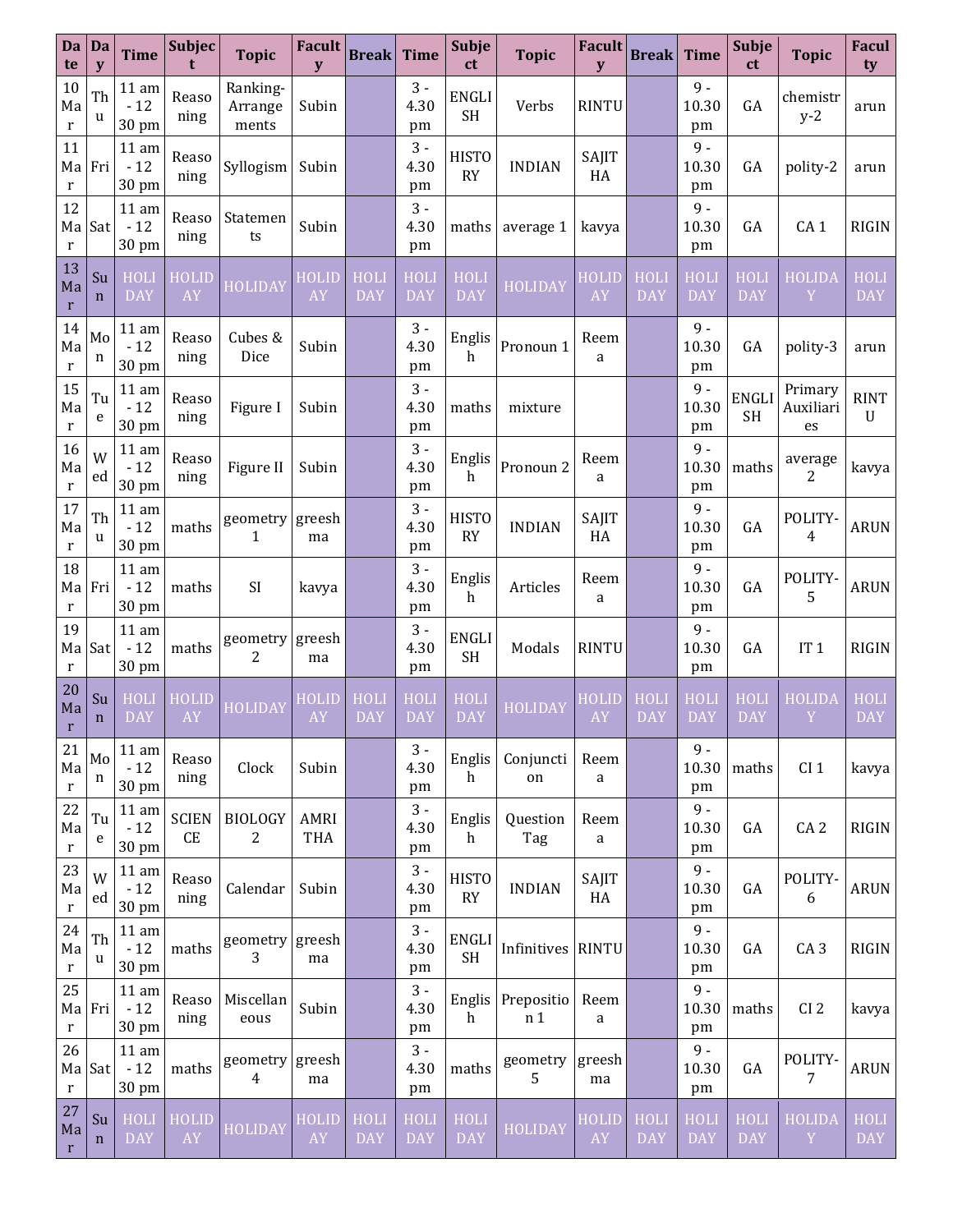| Da<br>te                            | Da<br>y              | <b>Time</b>                         | Subjec<br>t                   | <b>Topic</b>                   | <b>Facult</b><br>${\bf y}$ | <b>Break</b> Time         |                     | <b>Subje</b><br>ct                  | <b>Topic</b>                   | Facult<br>$\mathbf{y}$     | <b>Break</b> Time         |                          | <b>Subje</b><br>ct | <b>Topic</b>                       | Facul<br>ty        |
|-------------------------------------|----------------------|-------------------------------------|-------------------------------|--------------------------------|----------------------------|---------------------------|---------------------|-------------------------------------|--------------------------------|----------------------------|---------------------------|--------------------------|--------------------|------------------------------------|--------------------|
| 28<br>Ma<br>$\mathbf r$             | Mo<br>n              | 11 am<br>$-12$<br>30 pm             | maths                         | geometry greesh<br>6           | ma                         |                           | $3 -$<br>4.30<br>pm | Englis<br>h                         | Prepositio<br>n <sub>2</sub>   | Reem<br>a                  |                           | $9 -$<br>10.30<br>pm     | maths              | mensura<br>tion 1                  | kavya              |
| 29<br>Ma<br>$\mathbf{r}$            | Tu<br>e              | 11 am<br>$-12$<br>30 pm             |                               |                                |                            |                           | $3 -$<br>4.30<br>pm | <b>SH</b>                           | ENGLI Gerunds &<br>Participles | <b>RINTU</b>               |                           | $9 -$<br>10.30<br>pm     | GA                 | CA <sub>4</sub>                    | <b>RIGIN</b>       |
| 30<br>Ma<br>$\mathbf r$             | W<br>ed              | 11 am<br>$-12$<br>30 pm             | <b>SCIEN</b><br>$\mathsf{CE}$ | <b>PHYSICS</b><br>$\mathbf{1}$ | AMRI<br>THA                |                           | $3 -$<br>4.30<br>pm | Englis<br>h                         | Speech 1                       | Reem<br>a                  |                           | $9 -$<br>10.30<br>pm     | maths              | mensura<br>tion 2                  | kavya              |
| 31<br>Ma<br>$\mathbf{r}$            | Th<br>u              | 11 am<br>$-12$<br>30 pm             | maths                         | time and<br>distance           | kavya                      |                           | $3 -$<br>4.30<br>pm | Englis<br>h                         | Speech 2                       | Reem<br>a                  |                           | $9 -$<br>10.30<br>pm     | GA                 | CA <sub>5</sub>                    | <b>RIGIN</b>       |
| $\mathbf{1}$<br>Ap<br>$\mathbf{r}$  | Fri                  | 11 am<br>$-12$<br>30 pm             | maths                         | mensurat greesh<br>ion 3       | ma                         |                           | $3 -$<br>4.30<br>pm | Englis<br>h                         | Voice                          | Reem<br>a                  |                           | $9 -$<br>10.30<br>pm     | GA                 | Economi<br>$cs-4$                  | arun               |
| $\overline{2}$<br>Ap<br>$\mathbf r$ | Sat                  | 11 am<br>$-12$<br>30 pm             | maths                         | mensurat greesh<br>ion4        | ma                         |                           | $3 -$<br>4.30<br>pm | <b>ENGLI</b><br><b>SH</b>           | Tense 1                        | <b>RINTU</b>               |                           | $9 -$<br>10.30<br>pm     | GA                 | Economi<br>$cs-5$                  | arun               |
| 3<br>Ap<br>$\mathbf r$              | Su<br>$\mathbf n$    | HOLI<br><b>DAY</b>                  | <b>HOLID</b><br>AY            | <b>HOLIDAY</b>                 | HOLID<br>AY                | <b>HOLI</b><br><b>DAY</b> | HOLI<br><b>DAY</b>  | <b>HOLI</b><br><b>DAY</b>           | <b>HOLIDAY</b>                 | <b>HOLID</b><br>${\rm AY}$ | <b>HOLI</b><br><b>DAY</b> | <b>HOL</b><br><b>DAY</b> | HOL:<br><b>DAY</b> | <b>HOLIDA</b><br>Y                 | HOLI<br><b>DAY</b> |
| $\overline{4}$<br>Ap<br>$\mathbf r$ | Mo<br>n              | 11 am<br>$-12$<br>30 pm             | maths                         | trains                         | kavya                      |                           | $3 -$<br>4.30<br>pm | Englis<br>h                         | Sentence<br>Improvem<br>ent    | Reem<br>a                  |                           | $9 -$<br>10.30<br>pm     | GA                 | <b>ECONO</b><br>MICS-6             | <b>ARUN</b>        |
| 5<br>Ap<br>r                        | Tu<br>e              | 11 am<br>$-12$<br>30 pm             |                               |                                |                            |                           | $3 -$<br>4.30<br>pm | <b>ENGLI</b><br><b>SH</b>           | Tense 2                        | RINTU                      |                           | $9 -$<br>10.30<br>pm     | maths              | time and<br>work 1                 | kavya              |
| 6<br>Ap<br>r                        | W<br>ed              | 11 am<br>$-12$<br>30 pm             | maths                         | boats                          | kavya                      |                           | $3 -$<br>4.30<br>pm | Englis<br>h                         | Cloze test                     | Reem<br>a                  |                           | $9 -$<br>10.30<br>pm     |                    |                                    |                    |
| 7<br>Ap<br>$\mathbf r$              | Th<br>u              | 11 am<br>$-12$<br>30 pm             |                               |                                |                            |                           | $3 -$<br>4.30<br>pm | Englis<br>$\boldsymbol{\mathsf{h}}$ | <b>RC</b>                      | Reem<br>a                  |                           | $9 -$<br>10.30<br>pm     | GA                 | CA <sub>6</sub>                    | <b>RIGIN</b>       |
| 8<br>Ap<br>$\mathbf{r}$             | Fri                  | 11 am<br>$-12$<br>30 pm             |                               |                                |                            |                           | $3 -$<br>4.30<br>pm | <b>HISTO</b><br>RY                  | <b>INC</b>                     | SAJIT<br>HA                |                           | $9 -$<br>10.30<br>pm     | GA                 | CA <sub>7</sub>                    | <b>RIGIN</b>       |
| 9<br>Ap<br>$\mathbf r$              | Sat                  | 11 am<br>$-12$<br>30 pm             | GA                            | IT <sub>2</sub>                | <b>RIGIN</b>               |                           | $3 -$<br>4.30<br>pm | <b>SH</b>                           | ENGLI Correlativ<br>es         | RINTU                      |                           | $9 -$<br>10.30<br>pm     | maths              | time and<br>work 2                 | kavya              |
| 10<br>Ap<br>$\mathbf r$             | Su<br>$\mathbf n$    | HOLI<br><b>DAY</b>                  | HOLID<br>${\rm A}{\rm Y}$     | <b>HOLIDAY</b>                 | HOLID<br><b>AY</b>         | HOLI<br><b>DAY</b>        | HOLI<br><b>DAY</b>  | <b>HOLI</b><br><b>DAY</b>           | <b>HOLIDAY</b>                 | <b>HOLID</b><br>${\rm AY}$ | HOLI<br><b>DAY</b>        | HOLI<br><b>DAY</b>       | HOL<br><b>DAY</b>  | <b>HOLIDA</b><br>Y                 | HOLI<br><b>DAY</b> |
| 11<br>Ap<br>$\mathbf r$             | Mo<br>n              | 11 am<br>$-12$<br>30 pm             |                               |                                |                            |                           | $3 -$<br>4.30<br>pm | <b>ENGLI</b><br><b>SH</b>           | Confusing<br>Verbs             | <b>RINTU</b>               |                           | $9 -$<br>10.30<br>pm     | maths              | profit<br>and loss<br>$\mathbf{1}$ | kavya              |
| 12<br>Ap<br>$\mathbf r$             | Tu<br>$\mathsf{e}\,$ | 11 am<br>$-12$<br>30 pm             |                               |                                |                            |                           | $3 -$<br>4.30<br>pm | <b>ENGLI</b><br><b>SH</b>           | Sentence<br>Rearrange<br>ment  | RINTU                      |                           | $9 -$<br>10.30<br>pm     | GA                 | CA <sub>8</sub>                    | <b>RIGIN</b>       |
| 13<br>Ap<br>$\mathbf r$             | W<br>ed              | $11\,\mathrm{am}$<br>$-12$<br>30 pm | <b>SCIEN</b><br>CE            | <b>PHYSICS</b><br>$\mathbf{2}$ | AMRI<br>THA                |                           | $3 -$<br>4.30<br>pm | Englis<br>h                         | Fillers                        | Reem<br>a                  |                           | $9 -$<br>10.30<br>pm     |                    |                                    |                    |
| 14<br>Ap<br>$\mathbf r$             | Th<br><b>u</b>       | 11 am<br>$-12$<br>30 pm             |                               |                                |                            |                           | $3 -$<br>4.30<br>pm | ENGLI<br><b>SH</b>                  | Error<br>Detection             | RINTU                      |                           | $9 -$<br>10.30<br>pm     | maths              | profit<br>and loss<br>$\mathbf{2}$ | kavya              |